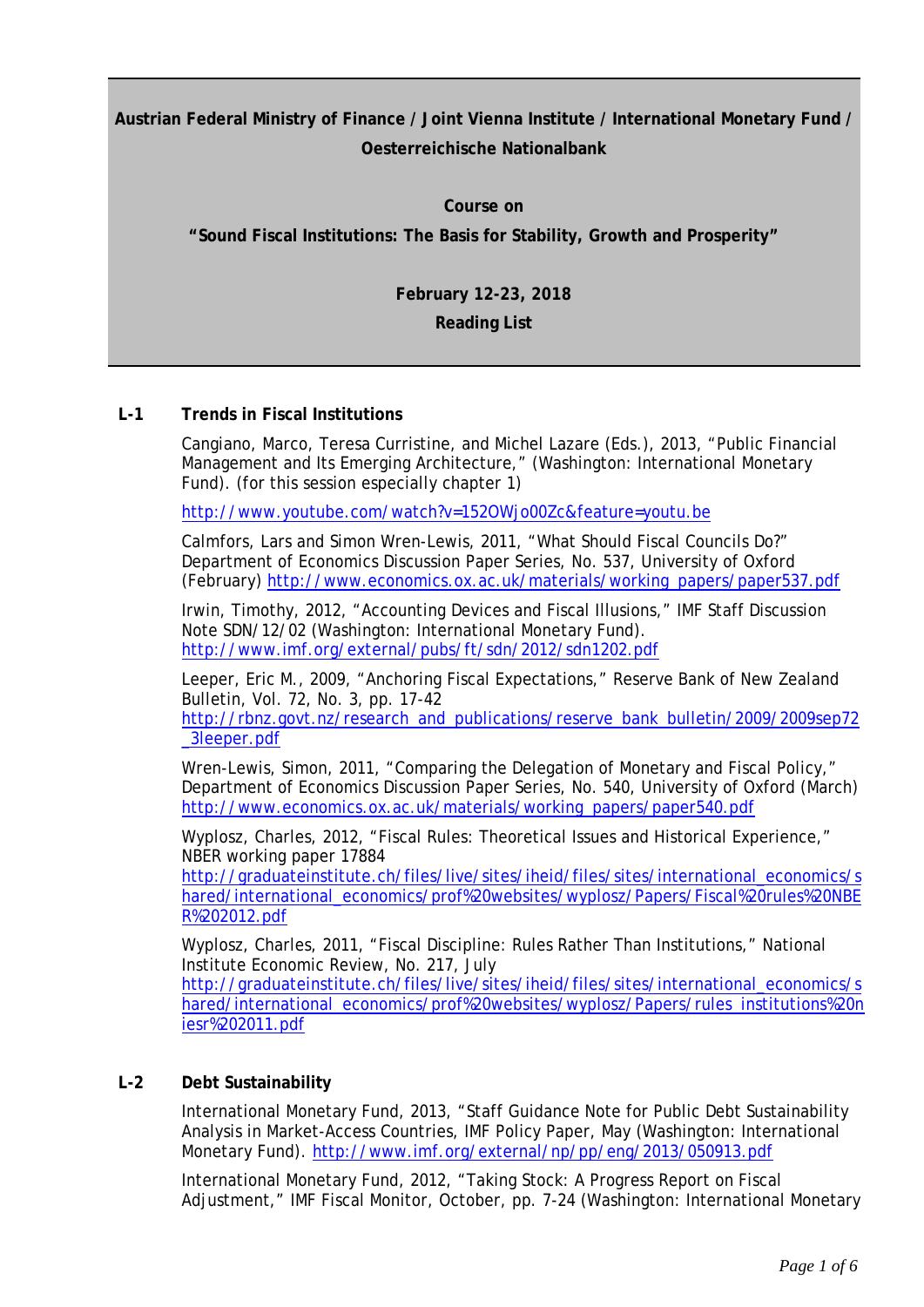Fund).<http://www.imf.org/external/pubs/ft/fm/2012/02/fmindex.htm>

## **O-1 Calculating Structural Balances**

Bornhorst Fabian, Gabriela Dobrescu, Annalisa Fedelino, Jan Gottschalk, and Taisuke Nakata, 2012, "When and How to Adjust Beyond the Business Cycle? A Guide to Structural Fiscal Balances", IMF Technical Note. (Washington: International Monetary Fund).<http://www.imf.org/external/pubs/ft/tnm/2011/tnm1102.pdf>

Bouthevillain, Carine, Philippine Cour-Thimann, Gerrit van de Dool, Pablo Hernández de Cos, Geert Langenus, Matthias Mohr, Sandro Momigliano and Mika Tujula, 2001, "Cyclically adjusted budget balances: an alternative approach," ECB Working Paper, 77, September <http://www.ecb.int/pub/pdf/scpwps/ecbwp077.pdf>

Girouard, Nathalie, and Christophe André, 2005, "Measuring Cyclically-Adjusted Budget Balances for OECD Countries," OECD Working Paper No. 434 [http://search.oecd.org/officialdocuments/displaydocumentpdf/?doclanguage=en&cote=](http://search.oecd.org/officialdocuments/displaydocumentpdf/?doclanguage=en&cote=ECO/WKP(2005)21) [ECO/WKP\(2005\)21](http://search.oecd.org/officialdocuments/displaydocumentpdf/?doclanguage=en&cote=ECO/WKP(2005)21)

#### **L-3 Medium-Term Budget Frameworks**

**and L-4** Harris, Jason, Richard Hughes, Gösta Ljungman, and Carla Sateriale, 2013, "Medium-Term Budget Frameworks In Advanced Countries: Objectives, Design, And Performance," Chapter 4 in Cangiano et al., 2013.

Ljungman, Gösta, 2009, "Top-Down Budgeting—An Instrument to Strengthen Budget Management," IMF Working Paper 09/243 (Washington: International Monetary Fund). <http://www.imf.org/external/pubs/ft/wp/2009/wp09243.pdf>

Ljungman, Gösta. 2008, "Expenditure Ceilings—A Survey," IMF Working Paper 08/282 (Washington: International Monetary Fund). <http://www.imf.org/external/pubs/ft/wp/2008/wp08282.pdf>

#### **L-5 Fiscal Rules**

**and L-6** International Monetary Fund, 2012, "Fiscal Rules in Response to the Crisis—Toward the "Next-Generation" Rules. A New Dataset" (Washington: International Monetary Fund). <http://www.imf.org/external/pubs/ft/wp/2012/wp12187.pdf>

International Monetary Fund, 2009, "Fiscal Rules—Anchoring Expectations for Sustainable Public Finances" (Washington: International Monetary Fund). <http://www.imf.org/external/np/pp/eng/2009/121609.pdf>

Kopits, George, 2001, "Fiscal Rules: Useful Policy Framework or Unnecessary Ornament?" IMF Working Paper 01/145 (Washington: International Monetary Fund). <http://www.imf.org/external/pubs/ft/wp/2001/wp01145.pdf>

van Eden, Holger, Pokar Khemani, and Dick Emery, 2013, "Developing Legal Frameworks To Promote Fiscal Responsibility—Design Matters," Chapter 2 in Cangiano et al., 2013.

Budina, Nina, Tidiane Kinda, Andrea Schaechter, and Anke Weber, 2013, "Numerical Fiscal Rules: International Trends," Chapter 3 in Cangiano et al., 2013.

Kumar, Manmohan S. and Teresa Ter-Minassian (eds), 2007, "Promoting Fiscal Discipline," (Washington: International Monetary Fund)

## **L-7 Public Investment Spending**

Fainboim, Israel, Duncan Last and Eivind Tandberg, 2013, "Managing Public Investment" Chapter 10 in Cangiano et al., 2013.

Rajaram, Anand, Tuan Minh Le, Nataliya Biletska, Jim Brumby, 2010, "A Diagnostic Framework for Assessing Public Investment Management", WB Policy Research Working Paper 5397.

Jacobs, Davina, 2008, "A Review of Capital Budgeting Practices", IMF Working Paper 08/160 (Washington: International Monetary Fund)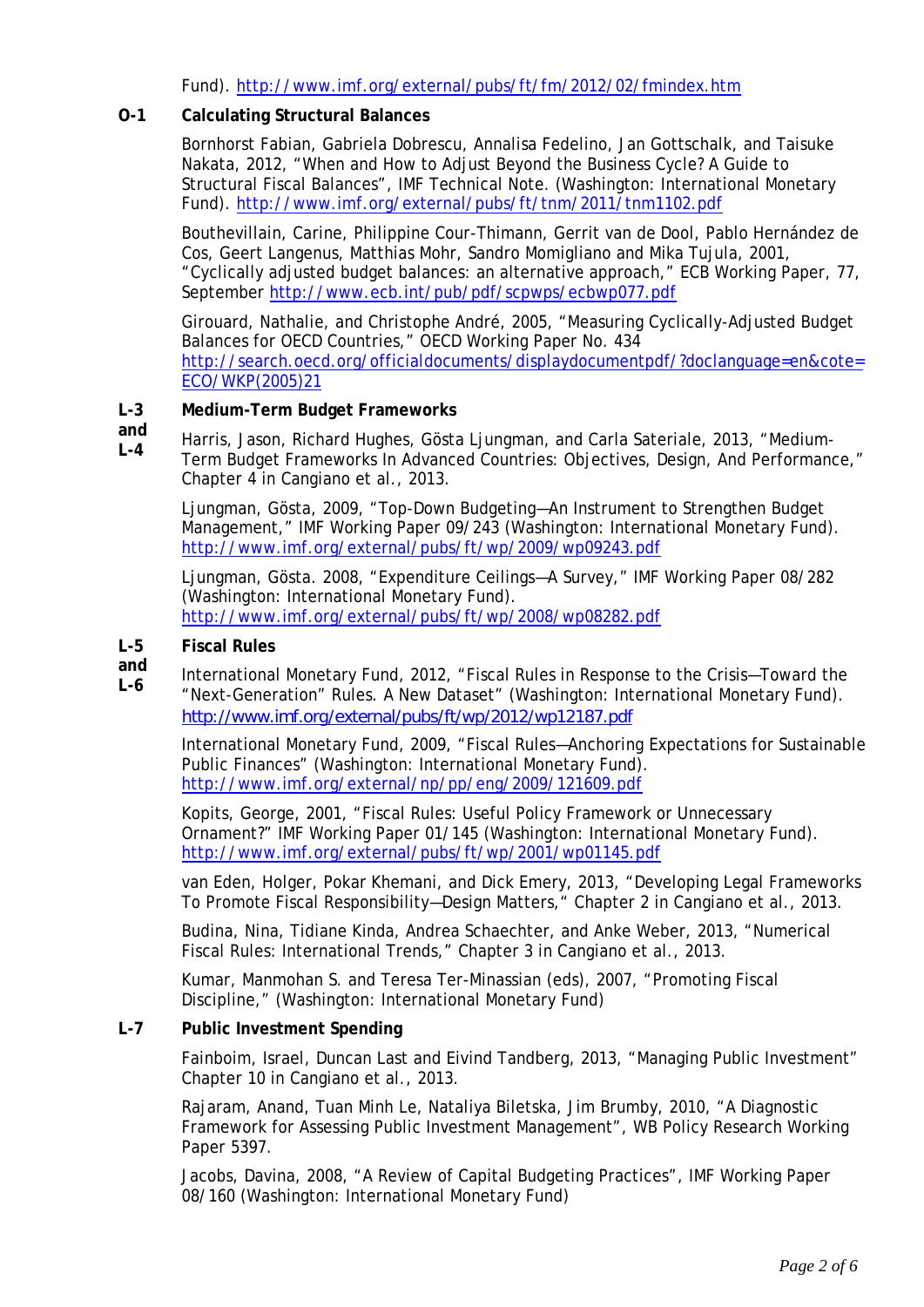<http://www.imf.org/external/pubs/ft/wp/2008/wp08160.pdf>

## **L-8 Fiscal Transparency and Fiscal Risk**

IMF (2016): Analyzing and Managing Fiscal Risks – Best Practices <https://www.imf.org/external/np/pp/eng/2016/050416.pdf>

International Monetary Fund, 2012, "Fiscal Transparency, Accountability, and Risk," IMF Policy Paper, August, (Washington: International Monetary Fund). <http://www.imf.org/external/np/pp/eng/2012/080712.pdf>

International Monetary Fund, 2014, "Update on the Fiscal Transparency Initiative," IMF Policy Paper, June, (Washington: International Monetary Fund). <http://www.imf.org/external/pp/longres.aspx?id=4888>

IMF Fiscal Transparency Code:<http://blog-pfm.imf.org/files/ft-code.pdf>

Budina, Nina, and Murray Petrie, 2013, "Managing And Controlling Fiscal Risks," Chapter 5 in Cangiano et al., 2013.

International Monetary Fund, 2009, "Disclosing Fiscal Risks in the Post-Crisis World," IMF Staff Position Note, SPN/09/18 (Washington: International Monetary Fund). <http://www.imf.org/external/pubs/ft/spn/2009/spn0918.pdf>

Published Fiscal Transparency Evaluations (FTEs):

Fiscal Transparency Evaluation in Ireland <http://www.imf.org/external/pubs/ft/scr/2013/cr13209.pdf>

Fiscal Transparency Evaluation in Russia <http://www.imf.org/external/pubs/ft/scr/2014/cr14134.pdf>

Fiscal Transparency Evaluation in Costa Rica

<http://www.imf.org/external/pubs/ft/scr/2013/cr13316.pdf>

Fiscal Transparency Evaluation in Bolivia <http://www.imf.org/external/pubs/ft/scr/2014/cr1477.pdf>

### **L-9 Fiscal Councils**

Debrun, Xavier, Marc Gérard, and Jason Harris, 2011, "Fiscal Policies in Crisis Mode: Has the Time for Fiscal Councils Come at Last?" Paper presented at the European Commission Directorate-General for Economic and Financial Affairs Workshop on Fiscal Policies during the Crisis, Brussels, November. <http://www.oecd.org/gov/budgeting/49777890.pdf>

Hemming, Richard, and Philip Joyce, 2013, "The Role Of Fiscal Councils In Promoting Fiscal Responsibility" Chapter 6 in Cangiano et al., 2013.

Kopits, George, 2011, "Independent Fiscal Institutions: Developing Good Practices," *OECD Journal on Budgeting*, Vol. 11 (3), pp. 1–18. <http://www.oecd.org/gov/budgeting/Independent%20Fiscal%20Institutions.pdf>

Calmfors, Lars and Simon Wren-Lewis, 2011, "What Should Fiscal Councils Do?" Department of Economics Discussion Paper Series, University of Oxford, No. 537, February. [http://www.economics.ox.ac.uk/materials/working\\_papers/paper537.pdf](http://www.economics.ox.ac.uk/materials/working_papers/paper537.pdf)

### **L-10 Fiscal Institutions in Resource-Rich Countries**

International Monetary Fund, 2012, "Macroeconomic Policy Frameworks for Resource-Rich Developing Countries," IMF Policy Paper, August (Washington: International Monetary Fund).<http://www.imf.org/external/np/pp/eng/2012/082412.pdf>

International Monetary Fund, 2015, "The Commodities Roller Coaster: A Fiscal Framework for Uncertain Times," IMF Fiscal Monitor, October (Washington: International Monetary Fund). <http://www.imf.org/external/pubs/ft/fm/2015/02/pdf/fm1502.pdf>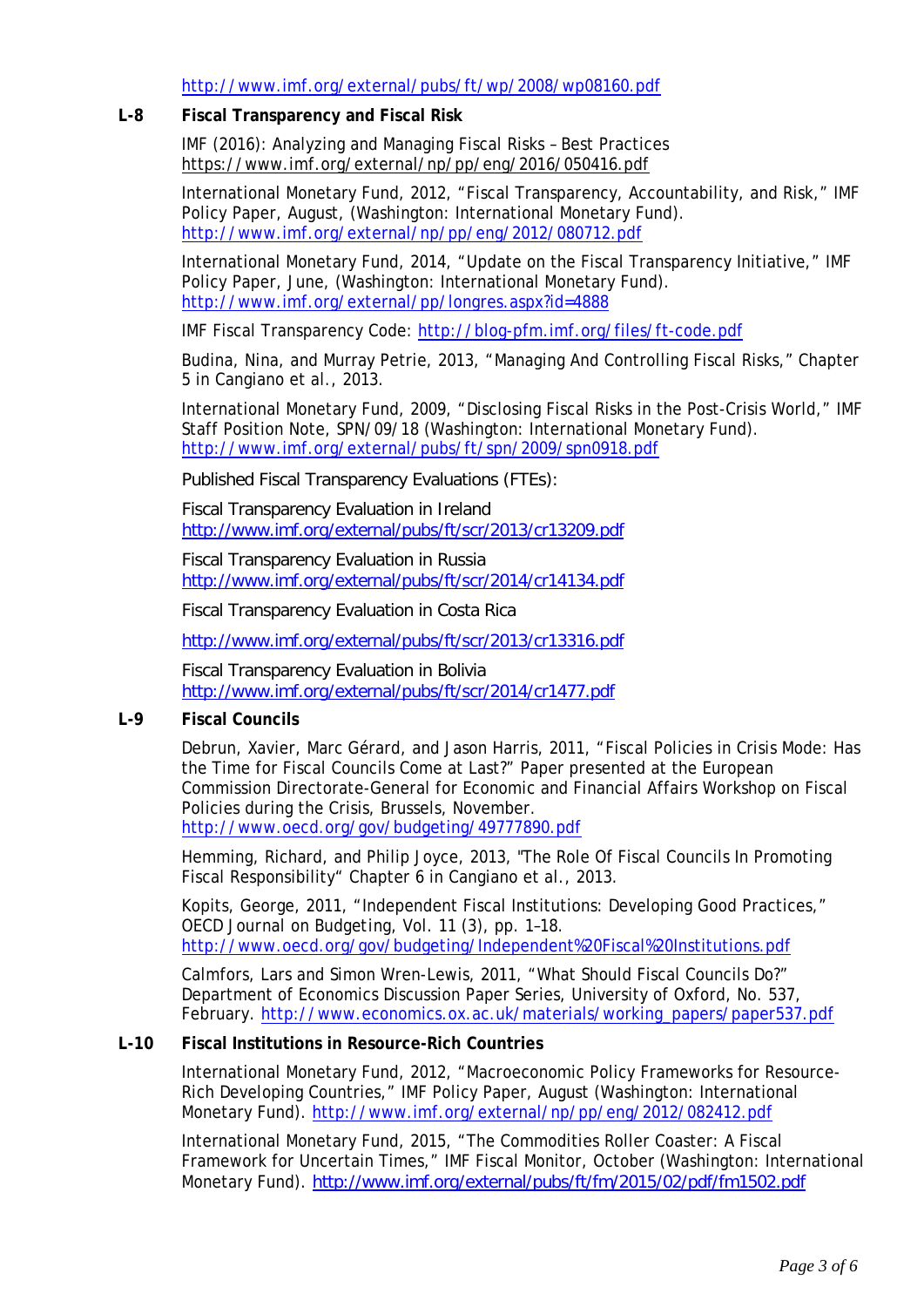Sanchez, Teresa Daban, and Jean-Luc Helis, 2013, "Public Financial Management in Natural Resource-Rich Countries," Chapter 13 in Cangiano et al., 2013.

Sharma, Natasha, and Tove Strauss, 2013, "Special Fiscal Institutions for Resource-Rich Developing Countries: The State of the Debate and Implications for Policy and Practice," ODI Research Report, May 2013. [http://www.odi.org.uk/sites/odi.org.uk/files/odi](http://www.odi.org.uk/sites/odi.org.uk/files/odi-assets/publications-opinion-files/8393.pdf)[assets/publications-opinion-files/8393.pdf](http://www.odi.org.uk/sites/odi.org.uk/files/odi-assets/publications-opinion-files/8393.pdf)

### **L-11 Fiscal Accounting and Reporting**

Eurostat Manual on Government Deficit and Debt <http://ec.europa.eu/eurostat/web/products-manuals-and-guidelines/-/KS-GQ-14-010>

ECB Government Finance Statistics Guide – August 2014 [http://www.ecb.europa.eu/pub/pdf/other/governmentfinancestatisticsguide201408en.](http://www.ecb.europa.eu/pub/pdf/other/governmentfinancestatisticsguide201408en.pdf) [pdf](http://www.ecb.europa.eu/pub/pdf/other/governmentfinancestatisticsguide201408en.pdf)

ECB Fiscal Dashboard<http://www.ecb.europa.eu/stats/gov/html/dashboard.en.html>

IMF Government Finance Statistics Manuals and Guides <http://www.imf.org/external/pubs/ft/gfs/manual/gfs.htm>

### **L-12 Public Debt in the EU**

European Commission, DG for Economic and Financial Affairs, "Debt Sustainability Monitor 2016", European Economy Institutional Paper 47, January 2017, [http://ec.europa.eu/economy\\_finance/publications/eeip/pdf/ip047\\_en.pdf](http://ec.europa.eu/economy_finance/publications/eeip/pdf/ip047_en.pdf)

European Stability Mechanism, "About us",<https://www.esm.europa.eu/about-us>

European Commission, DG for Economic and Financial Affairs, "The EU as a Borrower", [http://ec.europa.eu/economy\\_finance/eu\\_borrower/index\\_en.htm](http://ec.europa.eu/economy_finance/eu_borrower/index_en.htm)

#### **L-13 Fiscal Institutions Reforms in Austria**

EU Stability and Convergence Programmes (or updates) and National Reform Programmes 2016 (incl. Austria) [http://ec.europa.eu/europe2020/making-it-happen/country-specific](http://ec.europa.eu/europe2020/making-it-happen/country-specific-recommendations/index_en.htm)[recommendations/index\\_en.htm](http://ec.europa.eu/europe2020/making-it-happen/country-specific-recommendations/index_en.htm)

Steger, Gerhard, 2010, "Austria's Budget Reform: How to Create Consensus for a Decisive Change of Fiscal Rules," *OECD Journal on Budgeting*, Volume 2010/1 <http://www.oecd.org/austria/48168584.pdf>

#### **L-14 Issues in Revenue Administration**

Baggerman, Khadija et al. (Eds.), 2017, "European Tax Handbook 2017," International Bureau of Fiscal Documentation. Amsterdam. pp. 83-105.

Buettner, Thiess and Bjoern Kauder, 2010, "Revenue Forecasting Practices: Differences across Countries and Consequences for Forecasting Performance," *Fiscal Studies,* Vol.31, pp. 313–340.

### **L-15 EU Fiscal Architecture**

European Commission, 2012, "Six-pack? Two-pack? Fiscal compact? A short guide to the new EU fiscal governance." [http://ec.europa.eu/economy\\_finance/articles/governance/2012-03-](http://ec.europa.eu/economy_finance/articles/governance/2012-03-14_six_pack_en.htm) [14\\_six\\_pack\\_en.htm](http://ec.europa.eu/economy_finance/articles/governance/2012-03-14_six_pack_en.htm)

### **L-16 Fiscal projections in a Eurosystem central bank: The case of Austria**

De Grauwe, Paul, 2011, "The Governance of a Fragile Eurozone," Mimeo (sections 1-5 only). [http://www.econ.kuleuven.be/ew/academic/intecon/Degrauwe/PDG](http://www.econ.kuleuven.be/ew/academic/intecon/Degrauwe/PDG-papers/Discussion_papers/Governance-fragile-eurozone_s.pdf)[papers/Discussion\\_papers/Governance-fragile-eurozone\\_s.pdf](http://www.econ.kuleuven.be/ew/academic/intecon/Degrauwe/PDG-papers/Discussion_papers/Governance-fragile-eurozone_s.pdf)

Prammer, Doris and Lukas Reiss, 2014, "Fiscal Projections by the Oesterreichische Nationalbank: Methods and Motives," Monetary Policy & the Economy, Oesterreichische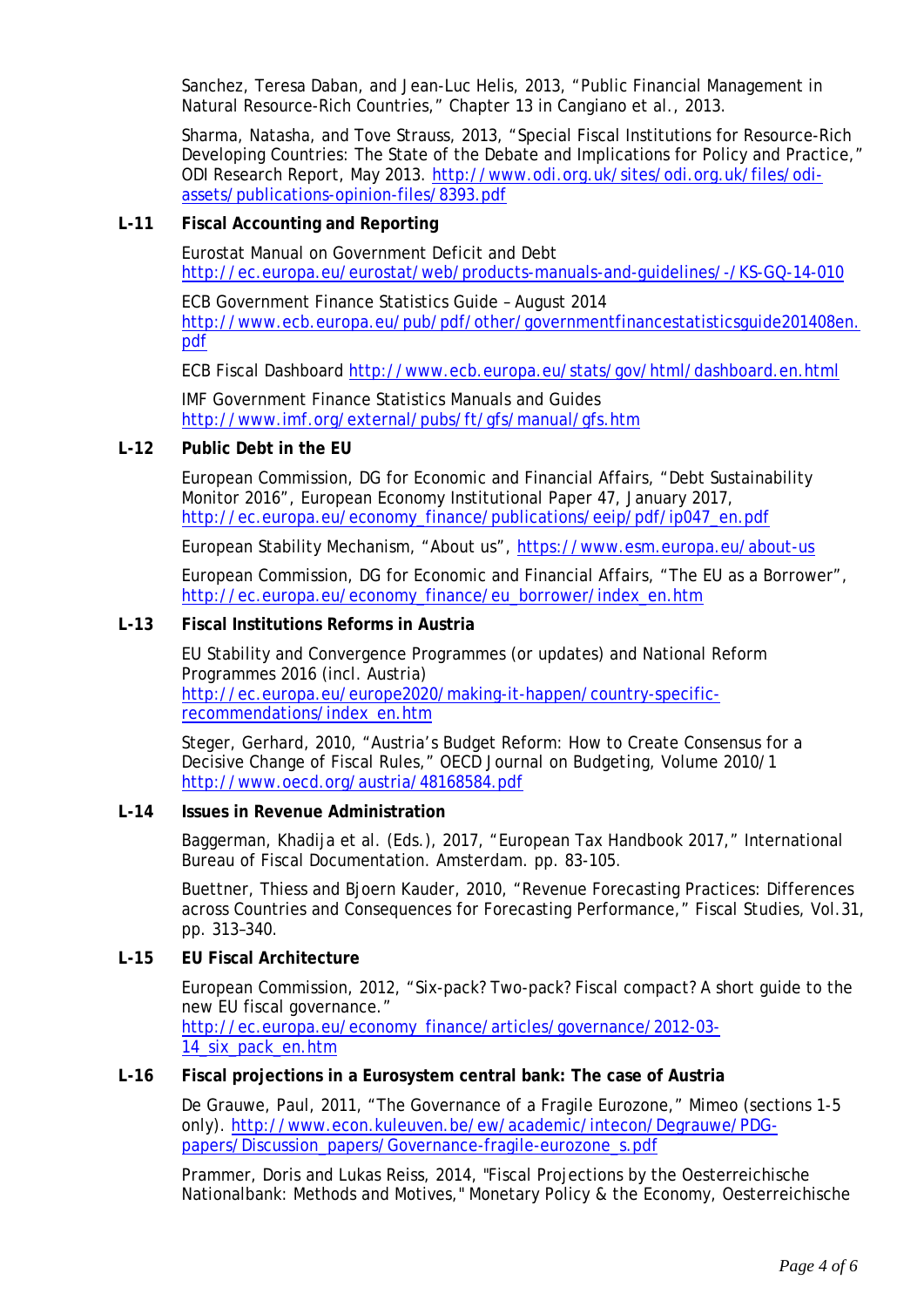Nationalbank (Austrian Central Bank), issue 2, pages 31-48. [http://www.oenb.at/dms/oenb/Publikationen/Volkswirtschaft/MOP-](http://www.oenb.at/dms/oenb/Publikationen/Volkswirtschaft/MOP-GEWI/2014/Monetary-Policy-and-the-Economy-Q2-14/chapters/mop_2_15_2/mop_2014_q2_analyse2.pdf)[GEWI/2014/Monetary-Policy-and-the-Economy-Q2-](http://www.oenb.at/dms/oenb/Publikationen/Volkswirtschaft/MOP-GEWI/2014/Monetary-Policy-and-the-Economy-Q2-14/chapters/mop_2_15_2/mop_2014_q2_analyse2.pdf) [14/chapters/mop\\_2\\_15\\_2/mop\\_2014\\_q2\\_analyse2.pdf](http://www.oenb.at/dms/oenb/Publikationen/Volkswirtschaft/MOP-GEWI/2014/Monetary-Policy-and-the-Economy-Q2-14/chapters/mop_2_15_2/mop_2014_q2_analyse2.pdf)

### **L-17 Fiscal space and sovereign debt structure in Central, Eastern and Southeastern Europe (CESEE)**

Darvas, Zsolt and Valentina Kostyleva, 2011, "The Fiscal and Monetary Institutions of CESEE Countries," Bruegel Working Paper 2011/02 [http://www.bruegel.org/download/parent/494-the-fiscal-and-monetary-institutions-of](http://www.bruegel.org/download/parent/494-the-fiscal-and-monetary-institutions-of-cesee-countries/file/1402-the-fiscal-and-monetary-institutions-of-cesee-countries)[cesee-countries/file/1402-the-fiscal-and-monetary-institutions-of-cesee-countries](http://www.bruegel.org/download/parent/494-the-fiscal-and-monetary-institutions-of-cesee-countries/file/1402-the-fiscal-and-monetary-institutions-of-cesee-countries)

Eller, Markus and Jarmila Urvová, 2012, "How Sustainable Are Public Debt Levels in Emerging Europe? Evidence for Selected CE SEE Countries from a Stochastic Debt Sustainability Analysis," Oesterreichische Nationalbank, *Focus on European Economic Integration*, Q4/12, pp. 48-79.

[http://www.oenb.at/dms/oenb/Publikationen/Volkswirtschaft/Focus-on-European-](http://www.oenb.at/dms/oenb/Publikationen/Volkswirtschaft/Focus-on-European-Economic-Integration/2012/Focus-on-European-Economic-Integration-Q4-12/chapters/feei_2012_q4_studies_eller_urvova_tcm16-251595.pdf)[Economic-Integration/2012/Focus-on-European-Economic-Integration-Q4-](http://www.oenb.at/dms/oenb/Publikationen/Volkswirtschaft/Focus-on-European-Economic-Integration/2012/Focus-on-European-Economic-Integration-Q4-12/chapters/feei_2012_q4_studies_eller_urvova_tcm16-251595.pdf) [12/chapters/feei\\_2012\\_q4\\_studies\\_eller\\_urvova\\_tcm16-251595.pdf](http://www.oenb.at/dms/oenb/Publikationen/Volkswirtschaft/Focus-on-European-Economic-Integration/2012/Focus-on-European-Economic-Integration-Q4-12/chapters/feei_2012_q4_studies_eller_urvova_tcm16-251595.pdf)

Nerlich, Carolin and Wolf-Heinrich Reuter (2013): "The Design of National Fiscal Frameworks and their Budgetary Impact", ECB Working Paper no. 1588, September 2013, [http://www.ecb.europa.eu/pub/pdf/scpwps/ecbwp1588.pdf.](http://www.ecb.europa.eu/pub/pdf/scpwps/ecbwp1588.pdf)

Oesterreichische Nationalbank, 2012, "Limited Fiscal Space in CESEE: Needs and Options for Post-Crisis Reform", Proceedings of Oesterreichische Nationalbank Workshops No. 17.

[http://www.oenb.at/dms/oenb/Publikationen/Volkswirtschaft/Workshops/2012/Works](http://www.oenb.at/dms/oenb/Publikationen/Volkswirtschaft/Workshops/2012/Workshop-No.-17/fullversion/00_ws_band_17_internet_tcm16-245370.pdf) hop-No.-17/fullversion/00 ws\_band\_17\_internet\_tcm16-245370.pdf

### **Other readings on fiscal issues**

Balassone, Fabrizio and Maura Francese, 2004, "Cyclical Asymmetry in Fiscal Policy, Debt Accumulation and the Treaty of Maastricht," Banca d'Italia, Temi di discussione (Working Papers), 531, December

[http://www.bancaditalia.it/pubblicazioni/econo/temidi/td04/td531\\_04/td531/tema\\_531.pdf](http://www.bancaditalia.it/pubblicazioni/econo/temidi/td04/td531_04/td531/tema_531.pdf)

Balassone, Fabrizio and Daniele Franco, 2000, "Public Investment, the Stability Pact and the Golden Rule," *Fiscal Studies*, Vol. 21, No. 2, 207-229. <http://www.ifs.org.uk/fs/articles/0023a.pdf>

Baunsgaard, Thomas, and Steven A. Symansky, 2009, "Automatic Fiscal Stabilizers," IMF Staff Position Note SPN/09/23, September (Washington: International Monetary Fund). <http://www.imf.org/external/pubs/ft/spn/2009/spn0923.pdf>

Blanchard, Olivier, and Dan Leigh, 2013, "Growth Forecast Errors and Fiscal Multipliers," IMF Working Paper WP/13/1, January. <http://www.imf.org/external/pubs/ft/wp/2013/wp1301.pdf>

Checherita, Cristina, and Philipp Rother, 2010, "The Impact of Government Debt on Economic Growth: Endogenous Debt Thresholds for the Euro Area," ECB Working Paper No. 1237. <http://www.ecb.eu/pub/pdf/scpwps/ecbwp1237.pdf>

Escolano, Julio, 2010, "A Practical Guide to Public Debt Dynamics, Fiscal Sustainability, and Cyclical Adjustment of Budgetary Aggregates," IMF Technical Notes and Manuals 10/02 (Washington: International Monetary Fund)

<http://www.imf.org/external/pubs/ft/tnm/2010/tnm1002.pdf>

European Commission, 2012, "2012 Report on Public Finances in EMU," *European Economy* 4, July. [http://ec.europa.eu/economy\\_finance/publications/european\\_economy/2012/public](http://ec.europa.eu/economy_finance/publications/european_economy/2012/public-finances-in-emu-2012_en.htm)[finances-in-emu-2012\\_en.htm](http://ec.europa.eu/economy_finance/publications/european_economy/2012/public-finances-in-emu-2012_en.htm)

European Commission, 2007, "Lessons from Successful Fiscal Consolidations," Public Finances in